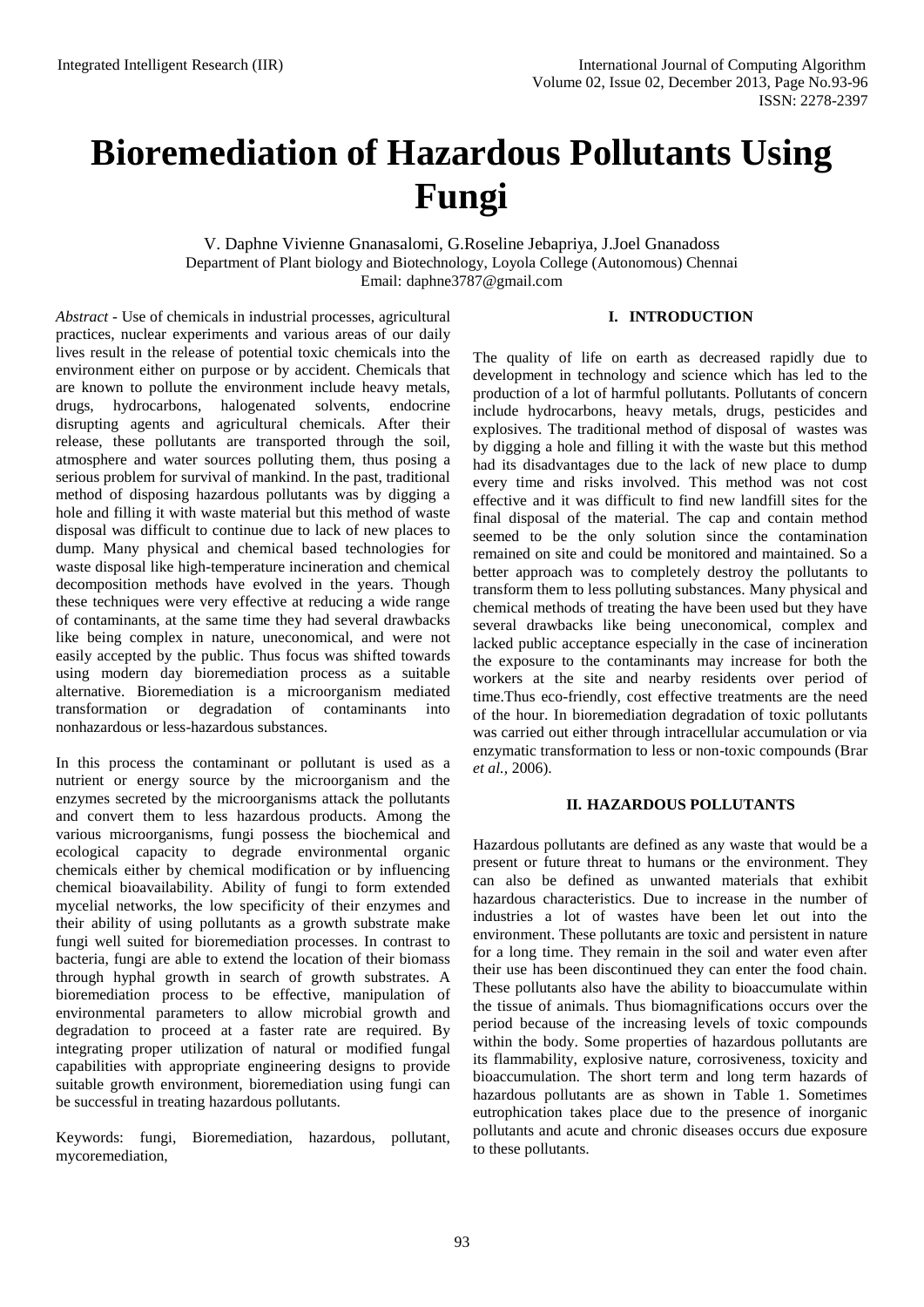Table 1: Short term and long term hazards of hazardous pollutants

| Short term hazard                                    | Long term hazard                                               |
|------------------------------------------------------|----------------------------------------------------------------|
| Damage due to direct contact                         | Biomagnifications                                              |
| Inhalation of the fumes from<br>the toxic pollutants | Movement of the pollutant to other parts<br>of the environment |
| Risk of fire/explosion                               | Formation of a more toxic secondary<br>product                 |

#### **III. PRINCIPLES OF BIOREMEDIATION**

Compared to conventional clean up technologies bioremediation is a low cost and eco-friendly technology. Bioremediation does not involve only the degradation of pollutants but also, at times it is sufficient to remove the pollutant from the environment without degrading it (Broda, 1992). Bioremediation is a technology that uses biological activity to reduce the concentration or toxicity of the hazardous pollutant (Mueller 1996). Different microorganisms transform or degrade chemicals in the environment. Various organisms like bacteria, fungi, algae, and plants have been used for bioremediation of pollutants and cleaning up our environment (Leung, 2004) as shown in Figure 1.

The contaminant compounds are transformed by living organisms through reactions that take place as a part of their metabolic processes; the microorganisms enzymatically attack the pollutants and convert them to less harmless products. The manipulation of environmental parameters is needed to promote microbial growth and activity. For bioremediation to take place effectively various factors are required like existence of a microbial population which has the ability to degrade the pollutant, availability of the contaminant to the microbial population and various environmental factors like type of soil, temperature, pH, electron acceptors and nutrients (Vidali, 2001, Dua *et al.,* 2002). Usually microorganisms indigenous to the environment are used but if microbes are not present then they can be added from another source to promote bioremediation and this process is called bio augmentation.



Fig 1: Process of waste bioremediation

The microorganisms can be isolated from any environment and they can adapt and grow at any extreme conditions. The main requirement for a microorganism to survive is an energy source and a food source. Since microbes can adapt to any condition they can be used to degrade or remediate environmental hazards (Ruldolph *et al.,* 1996). Bioremediation like any technology also has its limitations like some contaminants are resistant to microbial attack and they are degraded either slowly or not degraded at all.

## **IV. FACTORS REQUIRED FOR BIOREMEDIATION**

4.1. Nutrient and environmental factors

For a bioremediation process to take place three essential components are required. They are microorganism, food and nutrients. These three components are known as bioremediation triangle as shown in Figure 2. Except active volcanoes microorganisms are found almost everywhere on earth, so for a successful bioremediation process to take place food and nutrients are the missing ingredients. Microorganisms usually obtain food from the soil or water where they live thus if a contaminant is available it becomes an additional food source for the microorganisms (Tang *et al.,* 2007). The contaminant serves two useful purposes for the microorganism firstly as a source of carbon needed for growth and secondly for proving energy. The microbe breaks the chemical bonds and transfers the electrons away from the contaminant thus obtaining energy (Rockne and Reddy, 2003). This is known as an oxidation-reduction reaction. The contaminant which loses its electrons is oxidized and the chemical that gains the electrons (electron acceptor) is reduced. Thus the energy gained from the electron transfer is used along with the carbon and electrons and help in the production of more cells. When oxygen is used as the electron acceptor it is called aerobic respiration and the end products are carbon dioxide and water with an increase in the microbial population. In anaerobic respiration nitrate, sulfate, iron, or carbon dioxide are used as the electron acceptor instead of oxygen. When oxygen has been depleted by aerobic respiration or when there is no sufficient oxygen then anaerobic respiration takes place ( Colberg and Young, 1995).



Fig 2: Factors required for bioremediation

Bioremediation process can take place only when other nutrients like nitrogen, phosphorus, trace elements and moisture are also available to the microorganism. Moisture is also a important factor needed for the organism to survive and grow since it is the only way by which they can transport food. Besides moisture, nitrogen (ammonia) and phosphorus (orthophosphate) are two major nutrients needed for the microorganisms. The microorganisms also require minor elements such as sulfur, potassium, magnesium, calcium, manganese, iron, cobalt, copper, nickel, and zinc.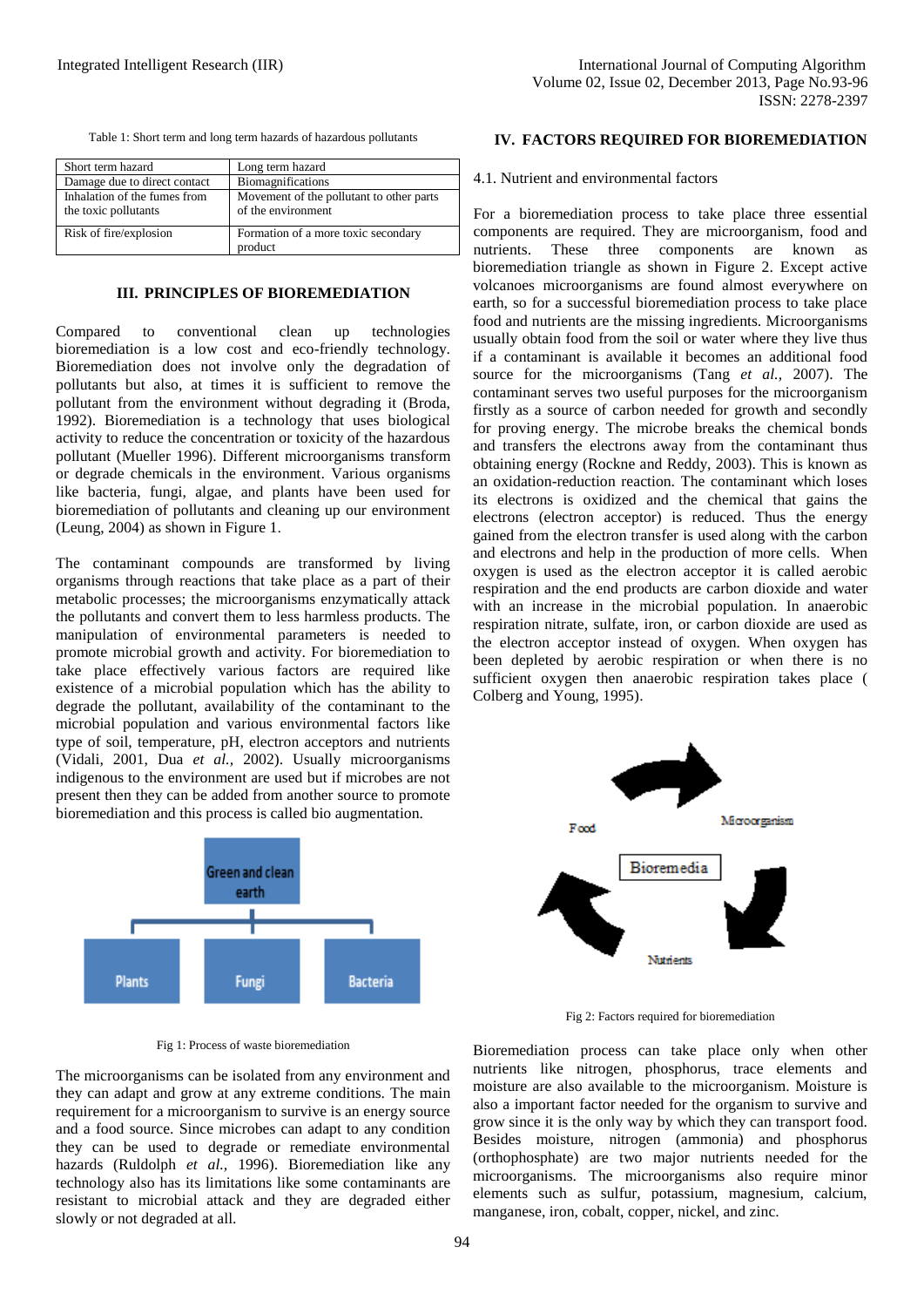Microbial growth and activity are affected by pH, temperature and moisture even though they have been isolated from extreme condition. So if the soil is acidic then the pH can be raised by adding lime. Temperature also affects bio-chemical reactions rates, and their rates double for each 10ºC rise in temperature and after a certain temperature they die. Thus to prevent this plastic coverings are used to enhance solar warming.

# **V. TYPES OF BIOREMEDIATION TECHNIQUES**

There are two basic types of bioremediation techniques

## 5.1. In-situ bioremediation

In situ bioremediation is when microbial activity is stimulated by the addition of microorganisms and nutrients and the optimization of environmental factors at the contaminated site itself. Oxygen and nutrients are supplied to the contaminated soils to stimulate naturally occurring bacteria to degrade organic contaminants. This method can be used for the remediation of both polluted soil and groundwater. Since it is cheaper and uses harmless microbial organisms to degrade the chemicals this method is preferred.

# 5.2. Ex-situ bioremediation

Ex-situ bioremediation is when the contaminated material are transported from the contaminated site to a specifically designated area and treated by landfarming and composting methods. This technique has more disadvantages than advantages since it involves the excavation or removal of contaminated soil from ground which is costly.

# **VI. MYCOREMEDIATION**

Mycoremediation is a form of bioremediation in which fungi are used to decontaminate the area. Fungi are found in soil, in fresh and sea water, inside the bodies of plants and animals, and traveling through the air as spores. While they often are found functioning together with bacteria and an array of microorganisms, it is fungi that can especially handle breaking down some of the largest molecules present in nature (Fernandez-Luqueno *et al.,* 2010). The main function of fungi in the ecosystem is decomposition, which is performed by the fungal mycelium. The fungus secretes a number of extra cellular enzymes and acids that break down lignin and cellulose, which are organic compounds composed of long chain of carbon and hydrogen present in the plant fibre which is similar in structure to many organic pollutants thus fungi can be used to degrade these pollutants. Both fungi and bacteria are used for degrading environmental pollutants but fungi are particularly more suitable because some pollutants cannot be degraded by bacteria. Bacteria contain little energy, have a low bioavailability and cannot degrade substances having rare structural elements. Filamentous fungi are more advantageous where translocation of essential factors (nutrients, water, the pollutant itself) is required for the degradation of environmental chemicals by translocating resources between different parts of their mycelium. Fungi also release extracellular enzymes which allow for digestion of energy

95

sources in their surroundings and further diffusion of these molecules through the substrate towards the fungus (Mai *et al.,* 2004). Fungi are also known to produce large quantities of exudates that serve as auxiliary carbon sources for pollutantdegrading bacteria. Fungi degrade PAH more than bacteria. Fungi can degrade high molecular-weight PAHs, whereas bacteria are best at degrading smaller molecules (Peng *et al.,* 2008). Fungi are especially well-suited for PAH degradation compared to bacteria, they can degrade high molecular-weight PAHs, whereas bacteria can degrade only smaller molecules. Thus bioremediation is an acceptable way of treating hazardous pollutants and is very advantageous due to its ecofriendly and cost effective nature. But bioremediation like any technology as some disadvantages as shown in Table 2.

| Advantages of bioremediation                                                                                                        | Disadvantages of bioremediation                                                                                                |
|-------------------------------------------------------------------------------------------------------------------------------------|--------------------------------------------------------------------------------------------------------------------------------|
| Bioremediation is a natural<br>and<br>acceptable process for treating the<br>contaminant.                                           | Limited to compounds that can be<br>degraded                                                                                   |
| The end products of the process are<br>harmless products                                                                            | Sometimes the end product of<br>biodegradation are more toxic and<br>persistent than the parent compound                       |
| Complete destruction of pollutant<br>takes place                                                                                    | factors like<br>All<br>environmental<br>condition and nutrient amount should<br>be perfect for bioremediation to take<br>place |
| carried out<br>Often<br>on the<br>site.<br>eliminating the need to transport the<br>pollutant and the potential threats<br>due that | Highly specific                                                                                                                |
| It is a cost effective and eco-friendly<br>technology                                                                               | Bench and pilot scale studies cannot<br>be extrapolated to full scale field<br>operations                                      |
|                                                                                                                                     | This technology takes longer time<br>than other methods                                                                        |
|                                                                                                                                     | No<br>endpoints<br>for<br>acceptable<br>bioremediation treatments.                                                             |

# **VII.CONCLUSION**

The main aim of this paper is to show how fungal bioremediation, a natural process can be used in the treatme nt of contaminated environments. Fungi have an astonishing potential to clean up environments. Research shows that there might a fungus to degrade every type of persistent hazardous pollutant. Bioremediation is an eco-friendly way of treating hazardous pollutants and is gaining attention nowadays. Different types and approaches of using microorganisms have been developed and used in bioremediation. So by understanding microbial communities and their response to different natural environment, new techniques of bioremediation will offer a potential for significant advances. Bioremediation also offers an efficient and cost effective way to treat contaminated ground water and soil. Though it as some disadvantages, it is outweighed by all its advantages, which is why its popularity has increased in the recent years for the rejuvenation of polluted sites. The application of bioremediation must therefore be applied wisely with a word of caution. Thus a new species of fungi capable of surviving in any polluted environment can face the challenge of degrading